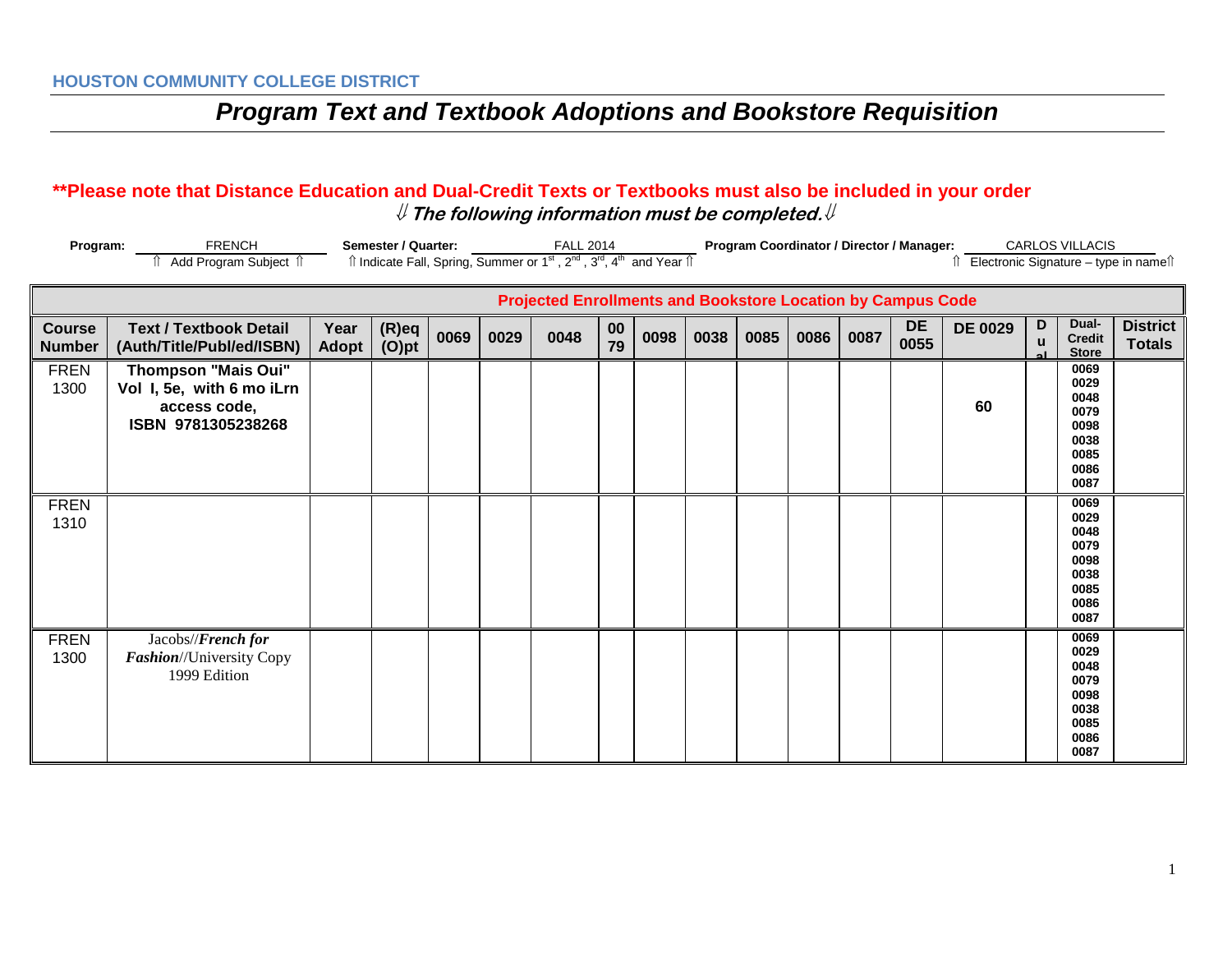#### **\*\*Please note that Distance Education and Dual-Credit Texts or Textbooks must also be included in your order**

| <b>FREN</b> |  |  |  |  |  |  |  | 0069 |  |
|-------------|--|--|--|--|--|--|--|------|--|
| 1411        |  |  |  |  |  |  |  | 0029 |  |
|             |  |  |  |  |  |  |  | 0048 |  |
|             |  |  |  |  |  |  |  | 0079 |  |
|             |  |  |  |  |  |  |  | 0098 |  |
|             |  |  |  |  |  |  |  | 0038 |  |
|             |  |  |  |  |  |  |  | 0085 |  |
|             |  |  |  |  |  |  |  | 0086 |  |
|             |  |  |  |  |  |  |  | 0087 |  |

### ⇓ **The following information must be completed.**⇓

| Program: | FRENCH              | Semester / Quarter: | 2014<br>∽ALL                                                                                                                                                   | <b>Program Coordinator / Director / Manager:</b> | CARLOS VILLACIS                       |
|----------|---------------------|---------------------|----------------------------------------------------------------------------------------------------------------------------------------------------------------|--------------------------------------------------|---------------------------------------|
|          | Add Program Subiect |                     | $\hat{\mathbb{I}}$ Indicate Fall, Spring, Summer or 1 <sup>st</sup> , 2 <sup>nd</sup> , 3 <sup>rd</sup> , 4 <sup>th</sup> a.<br>$^{\circ}$ and Year $\Uparrow$ |                                                  | Electronic Signature – type in namell |

| <b>Projected Enrollments and Bookstore Location by Campus Code</b> |                                                                                                                 |               |                      |      |      |      |      |      |      |      |      |      |                   |                   |                        |                                                                      |                                  |
|--------------------------------------------------------------------|-----------------------------------------------------------------------------------------------------------------|---------------|----------------------|------|------|------|------|------|------|------|------|------|-------------------|-------------------|------------------------|----------------------------------------------------------------------|----------------------------------|
| <b>Course</b><br><b>Number</b>                                     | <b>Text / Textbook Detail</b><br>(Auth/Title/Publ/ed/ISBN)                                                      | Year<br>Adopt | $(R)$ eq<br>$(O)$ pt | 0069 | 0029 | 0048 | 0079 | 0098 | 0038 | 0085 | 0086 | 0087 | <b>DE</b><br>0055 | <b>DE</b><br>0029 | Dual-<br><b>Credit</b> | Dual-<br><b>Credit</b><br><b>Store</b>                               | <b>District</b><br><b>Totals</b> |
| <b>FREN</b><br>1411                                                | <b>Manley "Horizons,</b><br>Advantage edition" Vol I,<br>5e with 6 mo iLrn access<br>code, ISBN 9781133534068   |               |                      |      | 50   |      |      |      |      |      |      |      |                   |                   |                        | 0069<br>0029<br>0048<br>0079<br>0098<br>0038<br>0085<br>0086<br>0087 |                                  |
| <b>FREN</b><br>1412                                                | <b>Manley "Horizons,</b><br>Advantage edition" Vol II,<br>5e with 6 mo iLarn access<br>code, ISBN 9781133547532 |               |                      |      |      |      |      |      |      |      |      |      |                   | 24                |                        | 0069<br>0029<br>0048<br>0079<br>0098<br>0038<br>0085<br>0086<br>0087 |                                  |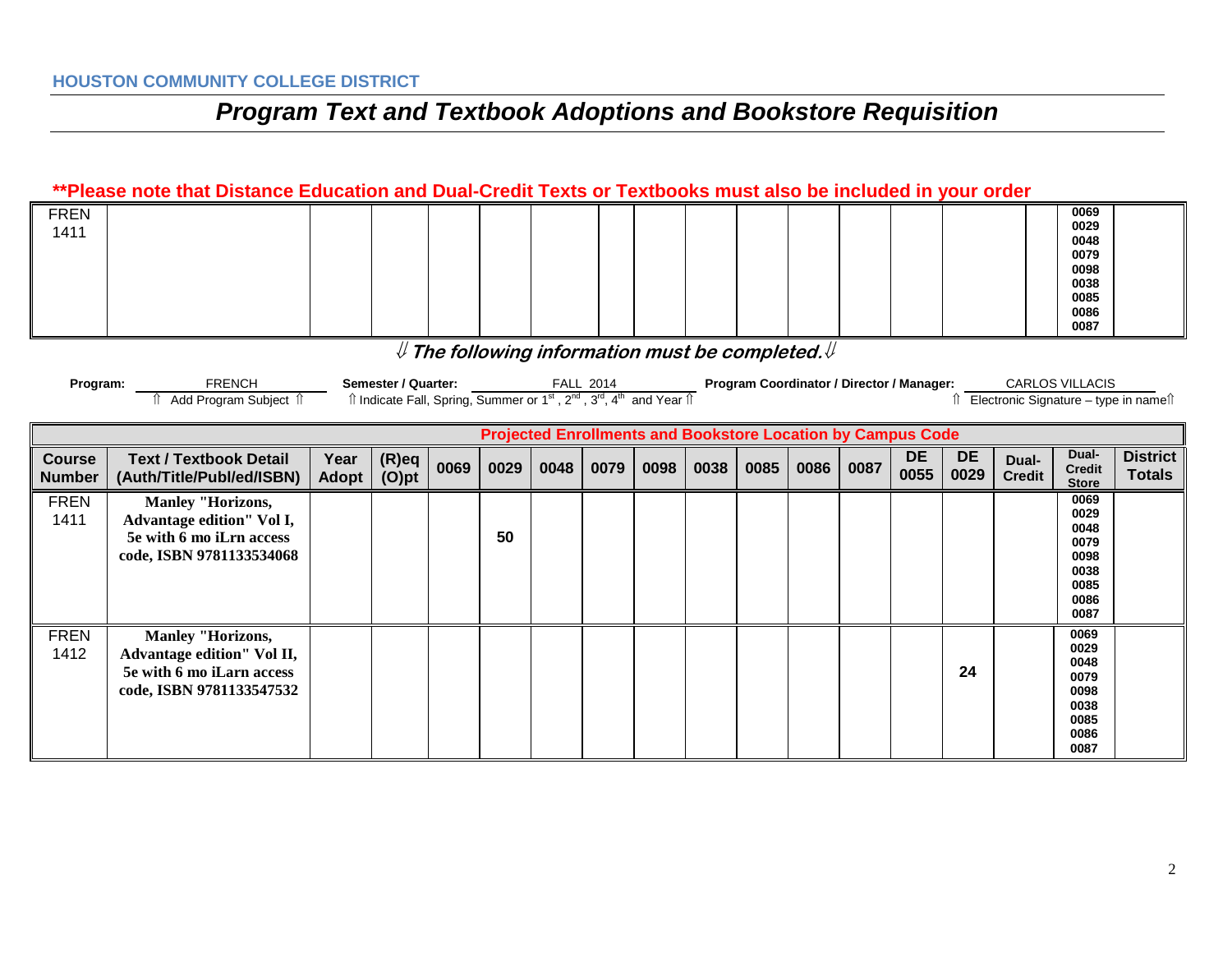#### **\*\*Please note that Distance Education and Dual-Credit Texts or Textbooks must also be included in your order**

| <b>FREN</b><br>1412 |                                                                                                                                         |      |  |  |  |  |  |  | 0069<br>0029<br>0048<br>0079<br>0098<br>0038<br>0085<br>0086<br>0087 |  |
|---------------------|-----------------------------------------------------------------------------------------------------------------------------------------|------|--|--|--|--|--|--|----------------------------------------------------------------------|--|
| <b>FREN</b><br>2311 | <b>Bravo!</b> 8th Edition<br>iLrn: Heinle Learning<br>Center, Muyskens,<br>Harlow, Vialet, Brière,<br>ISBN:9781285457574/<br>1285457579 | 2007 |  |  |  |  |  |  | 0069<br>0029<br>0048<br>0079<br>0098<br>0038<br>0085<br>0086<br>0087 |  |

### ⇓ **The following information must be completed.**⇓

| Program:                                                           | <b>FRENCH</b><br>Add Program Subject 1                                                                                                       |               | Semester / Quarter:<br>$\hat{\parallel}$ Indicate Fall, Spring, Summer or 1 <sup>st</sup> , 2 <sup>nd</sup> , 3 <sup>rd</sup> , 4 <sup>th</sup> and Year $\hat{\parallel}$ |      |      |      | <b>FALL 2014</b> |      | Program Coordinator / Director / Manager: |      |      |      |                   |                   | <b>CARLOS VILLACIS</b><br>ी Electronic Signature – type in nameाी |                                                                      |                                  |
|--------------------------------------------------------------------|----------------------------------------------------------------------------------------------------------------------------------------------|---------------|----------------------------------------------------------------------------------------------------------------------------------------------------------------------------|------|------|------|------------------|------|-------------------------------------------|------|------|------|-------------------|-------------------|-------------------------------------------------------------------|----------------------------------------------------------------------|----------------------------------|
| <b>Projected Enrollments and Bookstore Location by Campus Code</b> |                                                                                                                                              |               |                                                                                                                                                                            |      |      |      |                  |      |                                           |      |      |      |                   |                   |                                                                   |                                                                      |                                  |
| <b>Course</b><br><b>Number</b>                                     | <b>Text / Textbook Detail</b><br>(Auth/Title/Publ/ed/ISBN)                                                                                   | Year<br>Adopt | $(R)$ eq<br>$(O)$ pt                                                                                                                                                       | 0069 | 0029 | 0048 | 0079             | 0098 | 0038                                      | 0085 | 0086 | 0087 | <b>DE</b><br>0055 | <b>DE</b><br>0029 | Dual-<br><b>Credit</b>                                            | Dual-<br><b>Credit</b><br><b>Store</b>                               | <b>District</b><br><b>Totals</b> |
| <b>FREN</b><br>2311                                                | Muyskens, Harlow, Vialet,<br>Briere; <i>BRAVO</i> Cengage<br>Text, CD 8thEdition ISBN<br>ISBN-10: 1285433882<br>$ISBN-13$ :<br>9781285433882 |               |                                                                                                                                                                            |      | 20   |      |                  |      |                                           |      |      |      |                   |                   |                                                                   | 0069<br>0029<br>0048<br>0079<br>0098<br>0038<br>0085<br>0086<br>0087 |                                  |